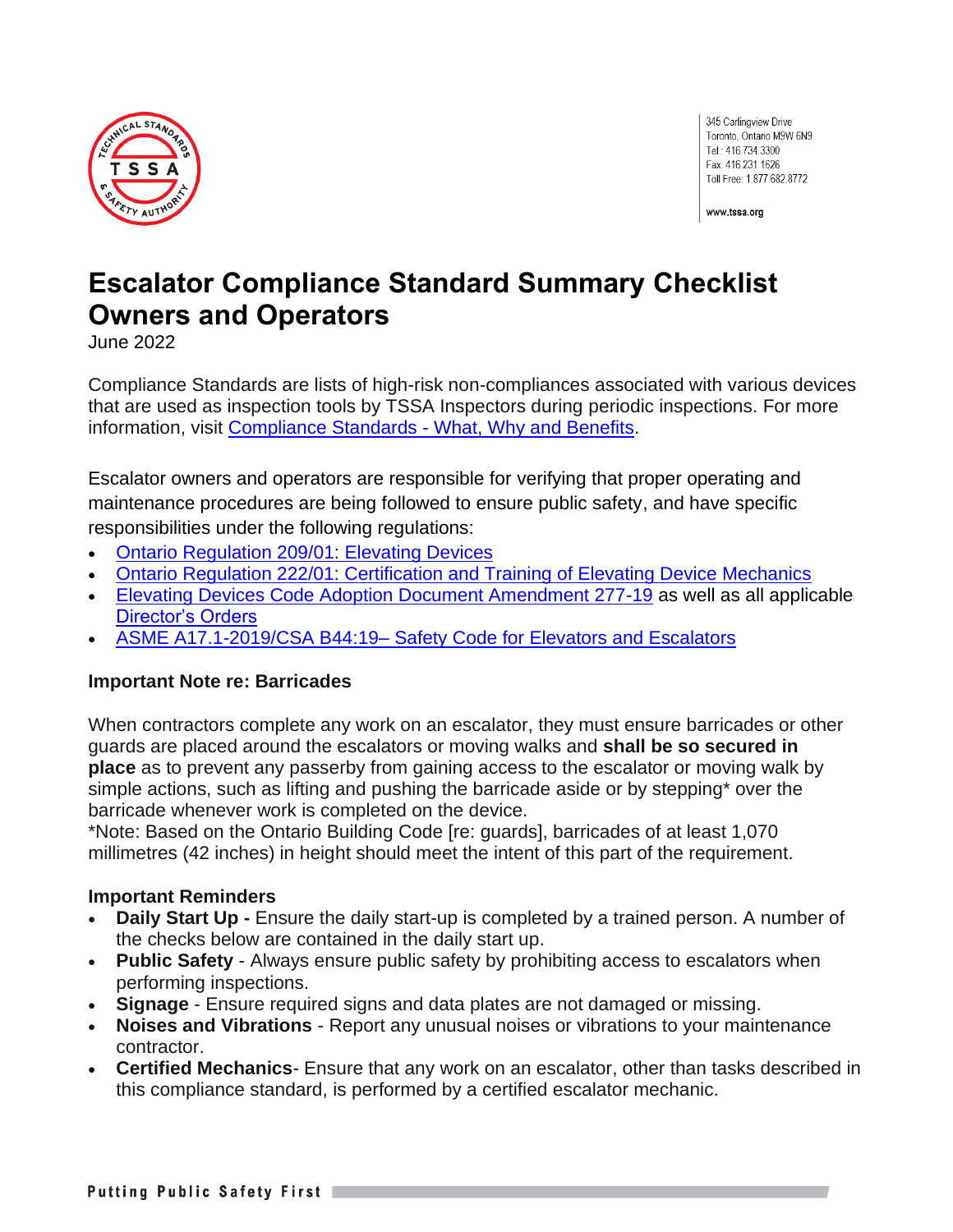- **Escalator Licence Renewals and Changes** Authorization by TSSA is a key requirement for site/facility operations. Submit your renewal application, including payment of the renewal fee, prior to the expiration date to ensure there are no undue interruptions to your site's/facility's operations. Failure to do so by the expiry date may result in an inspection and/or a shutdown order. Report any changes or updates to your licence to TSSA Customer Service at **1-877-682-8772**.
- **Alterations** Ensure that your maintenance contractor has filed a TSSA submission and arranged for an inspection for all alterations.

### **Escalator Compliance Standards – High-Risk Items**

Components listed below are high-risk items that must be checked daily if they are in the Start-Up Procedure. Items that are not in the Start-Up Procedure should be checked every three months.

During the periodic inspection, TSSA will be checking the following items and orders will be issued for non-compliance.

**SHUT-DOWN** - If an item is deficient and an order is issued for immediate compliance (0) days for the compliance time):

- Remove the device from service and contact your maintenance contractor
- Repair before putting it back into service
- A repair can be done immediately during the maintenance unless it is a reportable incident according to the [Incident Reporting Guidelines.](https://www.tssa.org/en/elevating-devices/resources/Documents/ED-Guideline-for-Incident-Reporting.pdf) Even if it is a reportable incident, a TSSA Supervisor, Incident Management Specialist or Investigator can authorize an immediate repair.

**REPAIR / REPLACE** - If an item is deficient and an order is issued with a 14-day time period for compliance:

• Fix as needed.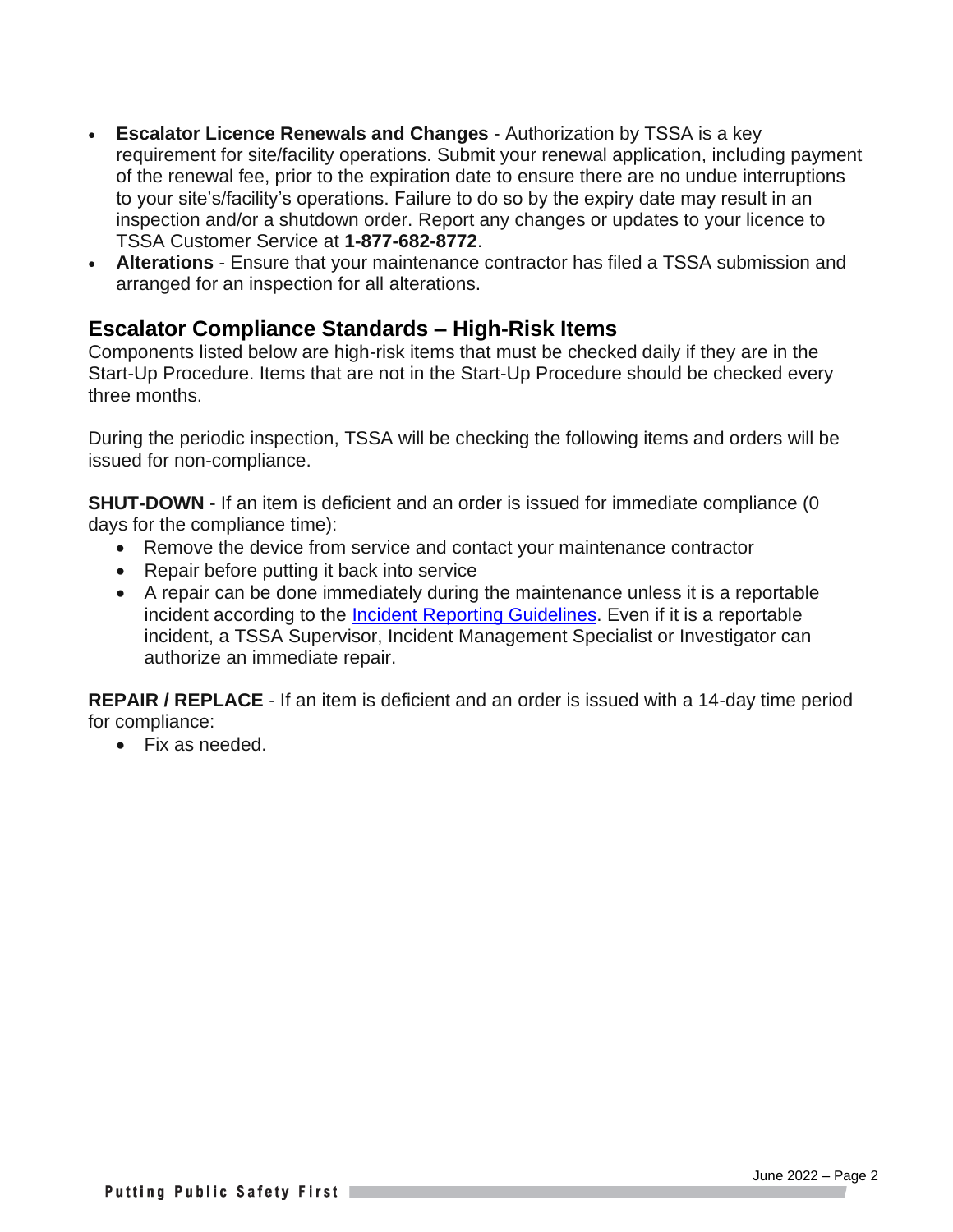| <b>Component Compliance Standards</b>                                                               | <b>Contact</b><br><b>Property</b><br><b>Manager</b> | <b>Shut Down</b> | <b>Contact</b><br><b>Contractor</b> | <b>Barricade</b> |
|-----------------------------------------------------------------------------------------------------|-----------------------------------------------------|------------------|-------------------------------------|------------------|
| <b>General</b><br>All required maintenance and tests are<br>completed and indicated in the logbook. |                                                     |                  |                                     |                  |
| Licence is expired                                                                                  |                                                     |                  |                                     |                  |
| <b>Operation</b><br>Inoperative emergency stop buttons.                                             |                                                     |                  |                                     |                  |
| Stopping distance is out of range.                                                                  |                                                     |                  |                                     |                  |
| <b>Steps</b><br>Steps are damaged or have missing<br>components.                                    |                                                     |                  |                                     |                  |
| <b>Combplates</b><br>Are not in good condition or two adjacent<br>teeth are missing.                |                                                     |                  |                                     |                  |
| <b>Skirt Panels / Balustrades</b><br>Are damaged, worn, misaligned or<br>defective.                 |                                                     |                  |                                     |                  |
| <b>Handrails</b><br>Speed does not match step speed.                                                |                                                     |                  |                                     |                  |
| Handrails have crack or pinch hazards.<br>$\bullet$                                                 |                                                     |                  |                                     |                  |
| <b>Guarding</b><br>Ceiling intersection guards are not in<br>place.                                 |                                                     |                  |                                     |                  |
| <b>Barricades</b><br>Outer deck barricades are not secured in<br>place.                             |                                                     |                  |                                     |                  |
| <b>Landings</b><br>Escalator lighting provided with the<br>device is not in good condition.         |                                                     |                  |                                     |                  |
| Ambient lighting is inadequate                                                                      |                                                     |                  |                                     |                  |